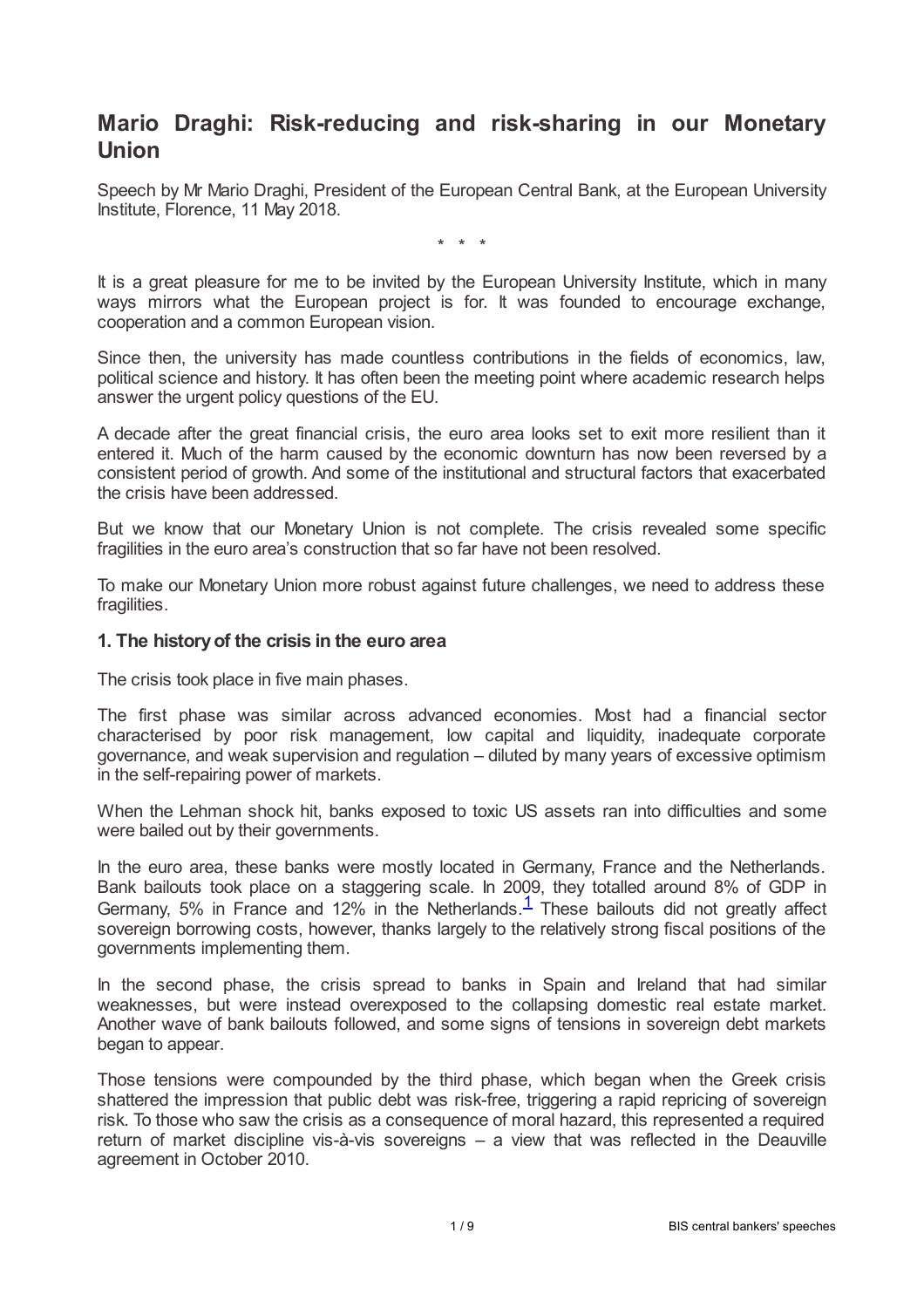These events spread contagion to all sovereigns now perceived as vulnerable by financial markets. But they affected most of all those with high public debt levels, a lack of fiscal space, fragile market access and, especially, low growth. Sovereign risk was then transmitted into the domestic banking sector through two channels.

The first was through banks' direct exposures to their own governments' bonds.

<span id="page-1-1"></span><span id="page-1-0"></span>Between January 2010 and July 2012, banks in Greece, Italy and Portugal incurred aggregate losses on sovereign bonds of vulnerable countries<sup>[2](#page-6-1)</sup> amounting respectively to 161%, 22% and  $36\%$  $36\%$  of their Core Tier 1 capital. $\frac{3}{2}$  Regardless of whether these losses directly affected regulatory capital $\frac{4}{1}$  $\frac{4}{1}$  $\frac{4}{1}$ , they had an adverse effect on perceptions of solvency in those national banking systems.

<span id="page-1-2"></span>The second channel was via negative confidence effects.

Because the public sector makes up roughly half the economy in many euro area countries, and because of credit rating dynamics, the fear of possible sovereign defaults had a dramatic effect on confidence in the domestic private sector. Any distinction between firms and banks, and between banks with and without high sovereign exposures, disappeared. The general loss of confidence in these countries' prospects reverberated through the banking sector via a further fall in growth.<sup>[5](#page-6-4)</sup>

<span id="page-1-3"></span>In this way, the crisis spread to banks that did not have significant exposures either to US subprime assets or to domestic real estate, and therefore had not until then needed to be bailed out. However, governments in these countries found themselves unable to substantially respond to the emerging crisis with public money for the banking sector and countercyclical fiscal policy, due to lack of fiscal space and high debt.

Financial markets then began to fragment along national lines and cross-border funding dried up, exacerbated by defensive risk management by banks and ring-fencing of liquidity by supervisors in the core countries. Lack of liquidity, coupled with capital depletion from domestic losses, precipitated a renewed credit crunch.

Countries were trapped in a "bad equilibrium" caused by the three-way link between sovereigns, banks and domestic firms and households.

Falling credit aggravated the ongoing recession, increased loan losses and further weakened bank balance sheets, which in turn pushed sovereign borrowing costs higher. Fiscal policy, under the pressure of losing market access altogether, took mainly the more expedient route of higher taxes, which led instead to lower growth and therefore renewed market jitters, somewhat defeating its original purpose.

The fourth stage of the crisis was triggered by investors in both Europe and the rest of the world. Faced with a downward growth spiral, many investors reached the conclusion that the only way out for crisis-hit countries, given the institutional design of the euro area, was for them to exit from it. This would, it was believed, allow them to depreciate their currencies and regain monetary sovereignty.

Fearing redenomination into lower-value currencies, investors sold off domestic public and private debt, further widening spreads and exacerbating bad equilibria within vulnerable economies. In 2012, spreads vis-à-vis German ten-year government bonds reached 500 basis points in Italy and 600 basis points in Spain, with even wider spreads in Greece, Portugal and Ireland.

The fifth stage of the crisis then followed: the breakdown in monetary policy transmission across the euro area. Interest rates faced by firms and households in vulnerable countries became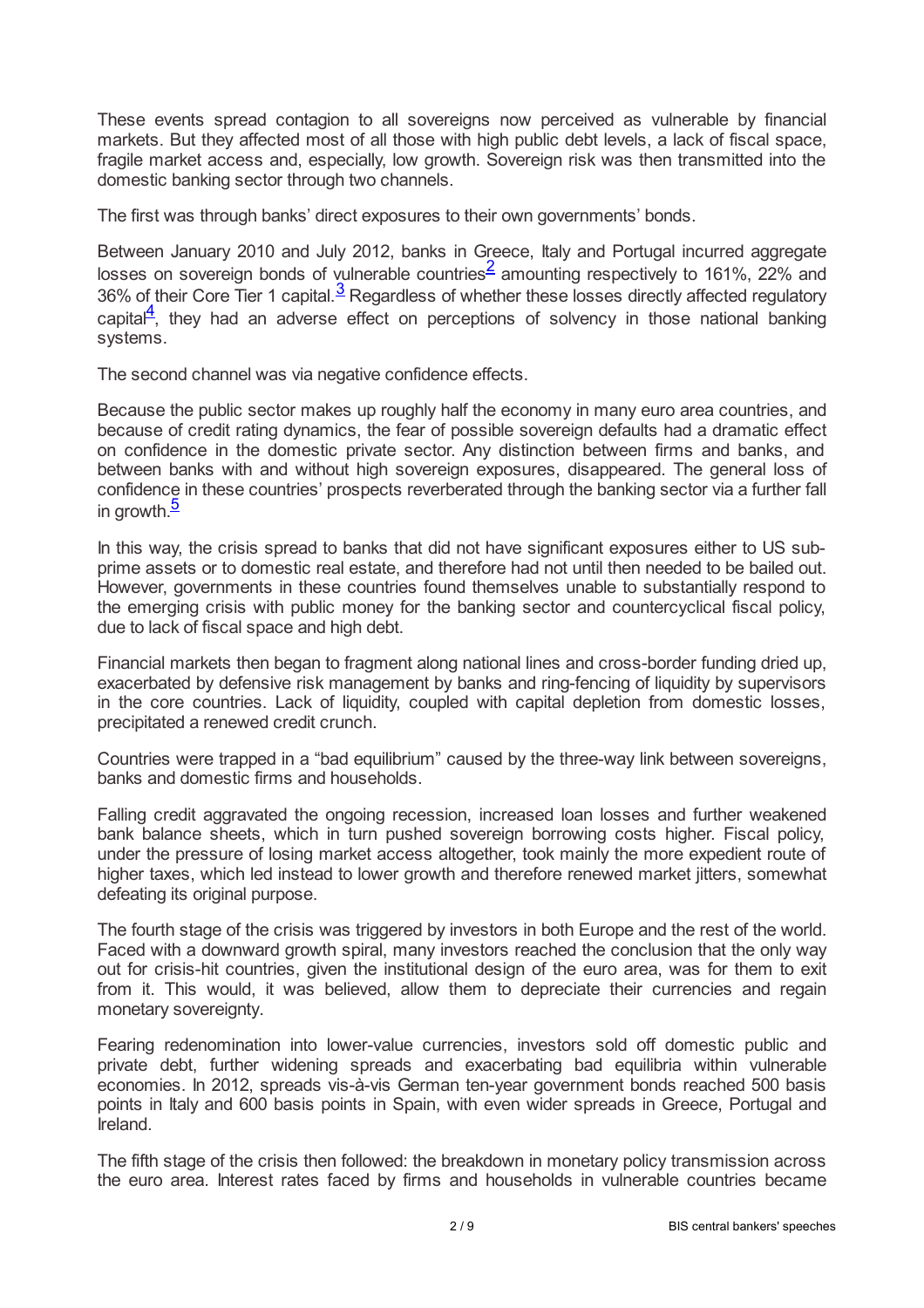increasingly divorced from short-term central bank rates. As those economies represented a third of euro area GDP, this posed a profound threat to price stability.

The ECB responded with its announcement of Outright Monetary Transactions (OMTs), which restored confidence in sovereign bond markets, helped to repair the monetary policy transmission mechanism, and broke the downward spiral. With less of a direct market impact, but fundamental in confirming to the world the strength of our leaders' commitment to the euro, was the earlier decision to create the banking union and the European Stability Mechanism (ESM).

The long trip back to growth had begun.

The unfolding of the euro area crisis yielded lessons for the financial sector, for individual countries and for the union as a whole. But the unifying theme was the inability of each of these actors to effectively absorb shocks. In some cases, because of their weaknesses, they even amplified those shocks.

Indeed, banks fuelled the build-up of imbalances and then exacerbated the resulting crash. Countries had too low growth potential, limited flexibility to bounce back from the crisis and too little fiscal space to stabilise their economies. And the euro area as a whole was shown to have no public and very little private risk-sharing.

## **2. Risk-sharing within monetaryunions**

In the classical optimum currency area (OCA) literature, what makes membership of a monetary union work for all its members is a trade-off: what they lose in terms of national stabilisation tools is counterbalanced by new adjustment mechanisms within the currency area. These mechanisms are typically held to be labour and capital mobility, as well as fiscal transfers between different parts of the union.<sup>[6](#page-6-5)</sup>

<span id="page-2-0"></span>In other words, they are ex post and take place after a recession has set in.

<span id="page-2-1"></span>In the United States, which is a relatively well-functioning monetary union, ex post adjustment plays an important role. Fiscal transfers through the US federal budget are estimated to absorb around 10% of shocks<sup>Z</sup>, while about half of the long-run response to a rise in unemployment takes place through labour mobility. $\frac{8}{5}$  $\frac{8}{5}$  $\frac{8}{5}$  But the outcomes achieved in the US are not substantially different to those in the euro area.

<span id="page-2-2"></span>Though the euro area does not have a large central budget, national fiscal policies can still provide significant stabilisation, so long as countries can use fiscal policy freely. It is estimated that 49% of an unemployment shock is absorbed by the automatic stabilisers in the euro area, whereas the figure for the US is  $32\%$ .

<span id="page-2-3"></span>And studies have found a gradual convergence in labour mobility between Europe and the US, reflecting both a fall in interstate migration in the US and a rise in the role of migration in Europe.<sup>[10](#page-7-3)</sup>

<span id="page-2-5"></span><span id="page-2-4"></span>Where the euro area and the US differ more is in terms of ex ante risk-sharing – that is, insuring against shocks through financial markets. This was a concept that only appeared later in the literature on Optimal Currency Areas.  $\frac{11}{1}$  $\frac{11}{1}$  $\frac{11}{1}$  But it plays a key role in stabilising local economies in a monetary union, in two ways.<sup>[12](#page-7-5)</sup>

<span id="page-2-6"></span>The first is by de-linking consumption and income at the local level, which happens through integrated capital markets.

If labour income falls during a recession, but the private sector holds a diversified financial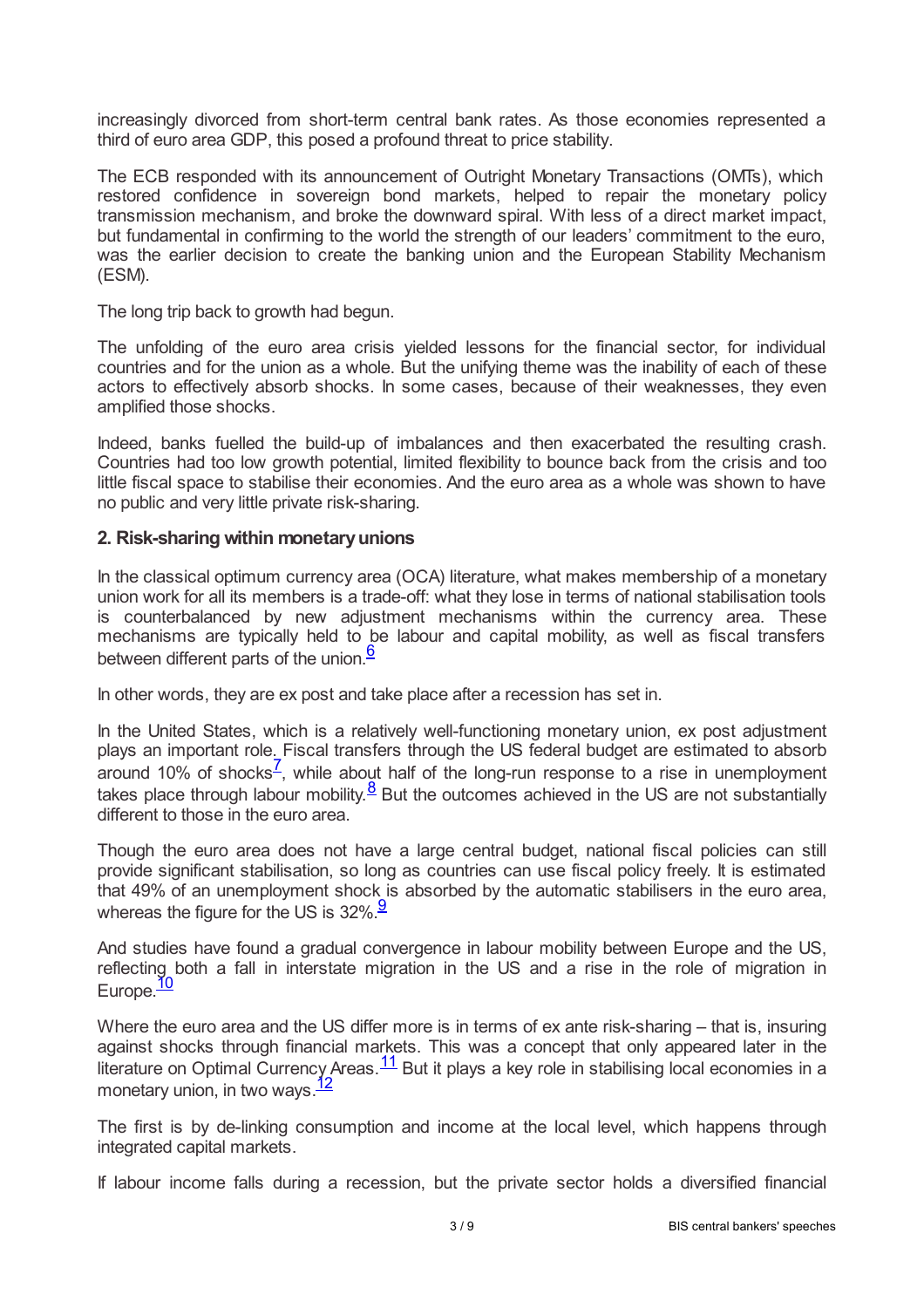portfolio, people can smooth their consumption with the financial returns they receive on assets in better performing parts of the union.

The second way is by de-linking the capital of local banks from the volume of local credit supply, which happens through retail banking integration.

Because local banks are typically heavily exposed to the local economy, a downturn in their home region will lead to large losses and prompt them to cut lending to all sectors. But if there are cross-border banks that operate in all parts of the union, they can offset any losses made in the recession-hit region with gains in another, and can continue to provide credit to sound borrowers.

<span id="page-3-0"></span>In the US, both credit and capital market integration have played an increasingly important role in smoothing local shocks over the past decades.<sup>[13](#page-7-6)</sup>

For example, following the oil price collapse in the mid-1980s, almost every bank in Texas failed, creating a state-wide credit crunch. One reason for this was that out-of-state banks were banned from the Texas market, so the balance sheets of local banks were completely concentrated on their home state.<sup>[14](#page-7-7)</sup>

<span id="page-3-3"></span><span id="page-3-2"></span><span id="page-3-1"></span>But since then there has been major integration in the retail banking sector, with the number of multi-state banks increasing from around 100 in the early 1990s to more than 700 today. $\frac{15}{2}$  $\frac{15}{2}$  $\frac{15}{2}$  This has significantly weakened the relationship between local capital and local credit supply.<sup>[16](#page-7-9)</sup> And as a result, the volatility of business cycle shocks among US states has become smaller.<sup>[17](#page-7-10)</sup>

<span id="page-3-4"></span>Overall, it is estimated that around 70% of local shocks are smoothed through financial markets in the US, with capital markets absorbing around 45% and credit markets 25%. In the euro area, by contrast, the total figure is just 25%.<sup>[18](#page-7-11)</sup>

<span id="page-3-5"></span>Private risk-sharing of course has its limits. Faced with large common shocks that affect the whole monetary union, the benefits of diversification can break down, as happened to some extent in the US during the crisis. One study finds that capital market risk-sharing in the US dropped by almost half in the crisis period.<sup>[19](#page-7-12)</sup>

<span id="page-3-6"></span>But this does not alter the conclusion that deepening private risk-sharing in the euro area would be beneficial for macroeconomic stability. So how can we achieve it?

The experience of other monetary unions, and our own up to now, suggests that it does not happen by itself. Rather, private risk-sharing has to be enabled by public sector policies at both the national and union levels.

In this sense, private risk-sharing cannot be seen as a substitute for the further development of EMU. It is a complement to it and follows from it.

The policies we need fall into two main categories.

## **3. Creating a more stable financial sector**

First of all, we need policies that make the financial system more stable, both by increasing the resilience of banks and by completing the banking union and the capital markets union.

<span id="page-3-7"></span>The euro area has already made good progress on these fronts. The post-crisis regulatory reforms have significantly strengthened the banking sector. The Common Equity Tier 1 ratios of significant banks have risen from 8.7% in 2008 to 14.5% today. In the same period leverage ratios have risen from  $3.7\%$  to  $5.8\%$ .  $\frac{20}{20}$  $\frac{20}{20}$  $\frac{20}{20}$  And banks have much more stable liquidity and funding.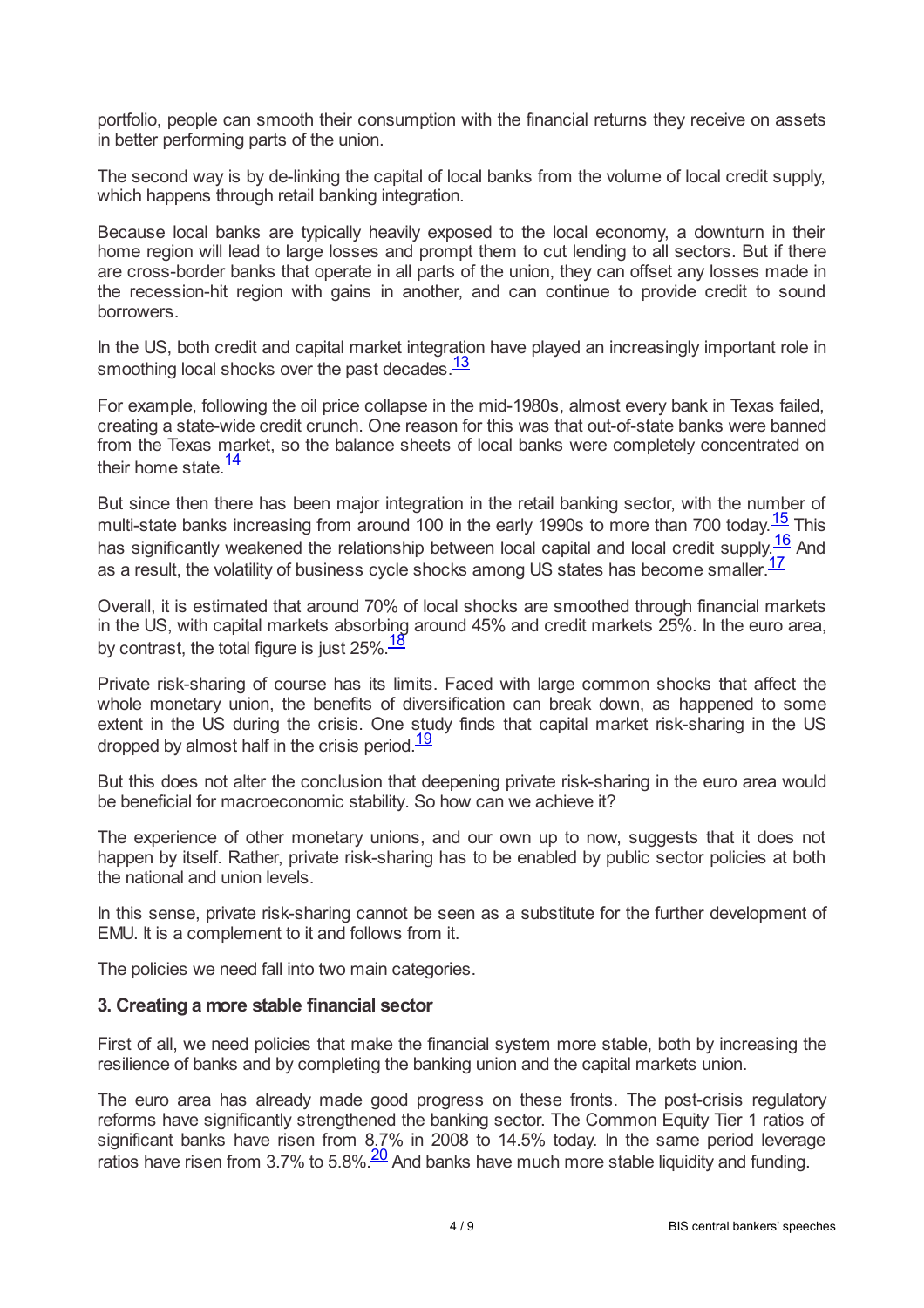The creation of European banking supervision has also brought about a more uniform approach to how banks are supervised. And the new EU resolution framework has shifted the cost of bank failures away from sovereigns and onto the financial sector, which creates another channel of private risk-sharing.

Without entering into the discussion on which further regulations may be necessary for the shadow banking sector, we have to acknowledge that the banking union and the capital markets union are not yet complete.

We lack a truly level playing field for cross-border banks and investors, and this stands in the way of deep financial integration. A single financial market should have one set of rules and all market participants should be able to operate freely within it. Yet that is not the case at present.

For capital markets, there are differing rules and market practices for financial products across countries, and insolvency and judicial systems vary widely.

This matters because a consistent and efficient framework for pursuing failed contracts is vital to reduce uncertainty for cross-border investors. ECB analysis finds that where insolvency and judicial frameworks are more efficient, risk-sharing through both capital and credit markets is higher.<sup>[21](#page-7-14)</sup>

<span id="page-4-1"></span><span id="page-4-0"></span>For banks, the Single Market is still fragmented along national lines. First, discrepancies in the regulatory framework reduce the economies of scale for banks operating across borders.<sup>[22](#page-7-15)</sup>

Second, an incomplete framework for bank resolution also deters cross-border integration. When resolution is not fully credible, it can create incentives for national authorities to limit capital and liquidity flows so as to advantage their depositors in the event of a bank failing. But when the new EU resolution framework is completed and working properly, such concerns about depositors should be allayed.

The Bank Recovery and Resolution Directive already places depositors at the top of the creditor hierarchy in resolution. And the new minimum requirements for own funds and eligible liabilities should ensure that there is a sufficient buffer of loss-absorbing capacity to make depositor bail-in extremely unlikely.<sup>[23](#page-7-16)</sup>

<span id="page-4-2"></span>What is still missing, however, is a backstop for the Single Resolution Fund.

<span id="page-4-3"></span>Resolution needs financing $\frac{24}{}$  $\frac{24}{}$  $\frac{24}{}$ , and the Resolution Fund, which is funded by banks, will ensure that it is paid for by the private sector. But in a very deep crisis, the resources of such funds can be depleted. That is why in all the other large jurisdictions, such as the US, the UK and Japan, resolution funds are backstopped by the fiscal authority.

The aim of such backstops is not to bail banks out: any funds borrowed are repaid by the private sector over time. Rather, the aim is to create confidence that bank resolution can always be enacted efficiently, which has a stabilising effect in a crisis and prevents more banks from being dragged into difficulties.

In other words, policies that reduce risks for the banking system as a whole will also lead to larger risk-reduction for individual banks.

<span id="page-4-4"></span>A good example of this is the Federal Deposit Insurance Corporation (FDIC) in the US, which is also the resolution authority, and is backstopped by a credit line with the US Treasury. During the crisis, around 500 banks were resolved in the US without triggering financial instability. In contrast, one estimate puts the total number of banks resolved in the euro area in that period at around 50.<sup>[25](#page-7-18)</sup>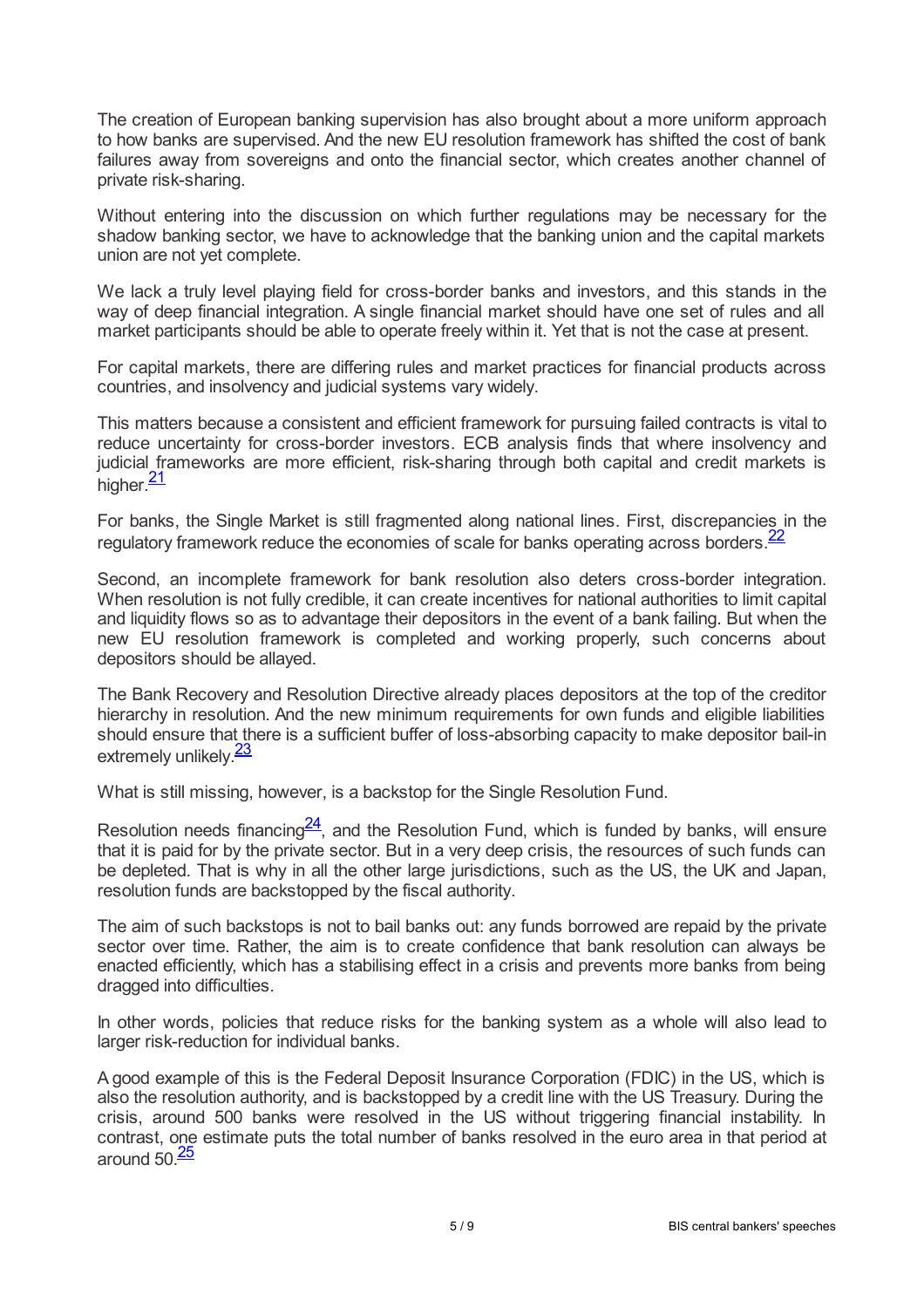An orderly resolution of this magnitude was possible in the US because of confidence in a wellfunctioning resolution framework. And the presence of the Treasury backstop was fundamental in creating this confidence.

Indeed, the FDIC ultimately did not have to draw on its credit line, but it was clearly reassuring to markets and to depositors that it had that option as a last resort. In fact, the FDIC has only borrowed from the Treasury once, during the savings and loans crisis in the early 1990s, and it repaid in full a few years later.<sup>[26](#page-7-19)</sup>

<span id="page-5-0"></span>This example underlines that the dichotomy between risk-reduction and risk-sharing that characterises the debate today is, in many ways, artificial. With the right policy framework, these two goals are mutually reinforcing.

Public risk-sharing through backstops helps reduce risks across the system by containing market panics when a crisis hits. And a strong resolution framework ensures that, when bank failures do happen, very little public risk-sharing is actually needed as the costs are fully borne by the private sector. $\frac{27}{1}$  $\frac{27}{1}$  $\frac{27}{1}$ 

<span id="page-5-1"></span>So we need to put first things first and complete the resolution framework in all its dimensions. And creating a properly designed European deposit insurance scheme would be an additional element that could further reduce the risk of bank runs.

All in all, a consistent framework of regulations, laws, judicial enforcement and resolution is essential for deep and resilient financial integration. Completing the banking union and the capital markets union is therefore a necessary condition for the expansion of private risk-sharing in the euro area.

Yet it is not a sufficient condition. And this brings me to the second area where public sector policies can complement private risk-sharing: by increasing economic convergence and thereby building trust among cross-border investors.

## **4. Increasing economic convergence**

The crisis showed clearly the potential of some euro area economies to become trapped in bad equilibria. And plainly, as long as this risk exists, it will act as a deterrent to cross-border integration, especially for retail banks that cannot "cut and run" as soon as a recession hits.<sup>[28](#page-8-0)</sup> Put simply, we will not be able to foster private risk-sharing in our union if crises can call its very integrity into question.

<span id="page-5-2"></span>So, if we are to deepen private risk-sharing, the tail risk of bad equilibria needs to be removed, and replaced by policies that lead to sustainable convergence. This requires action at both the national and euro area levels.

In the eyes of many observers, three features made countries vulnerable to downward spirals: weak banks, lack of fiscal space and low growth. Stabilising the financial sector in the ways I have just described would address one part of the problem. But the common factor uniting all three was growth. Very low growth rates reduced fiscal space and harmed bank balance sheets.

At the national level, structural reforms therefore remain a priority.

We know that structural reforms boost growth: looking at the last 15 to 20 years, euro area countries with sound economic structures at the outset have shown much higher long-term real growth. And we know that they help countries recover more quickly from shocks, which prevents recessions from leaving lasting scars.<sup>[29](#page-8-1)</sup>

<span id="page-5-3"></span>That said, while sound domestic policies are key to protect countries from market pressure, the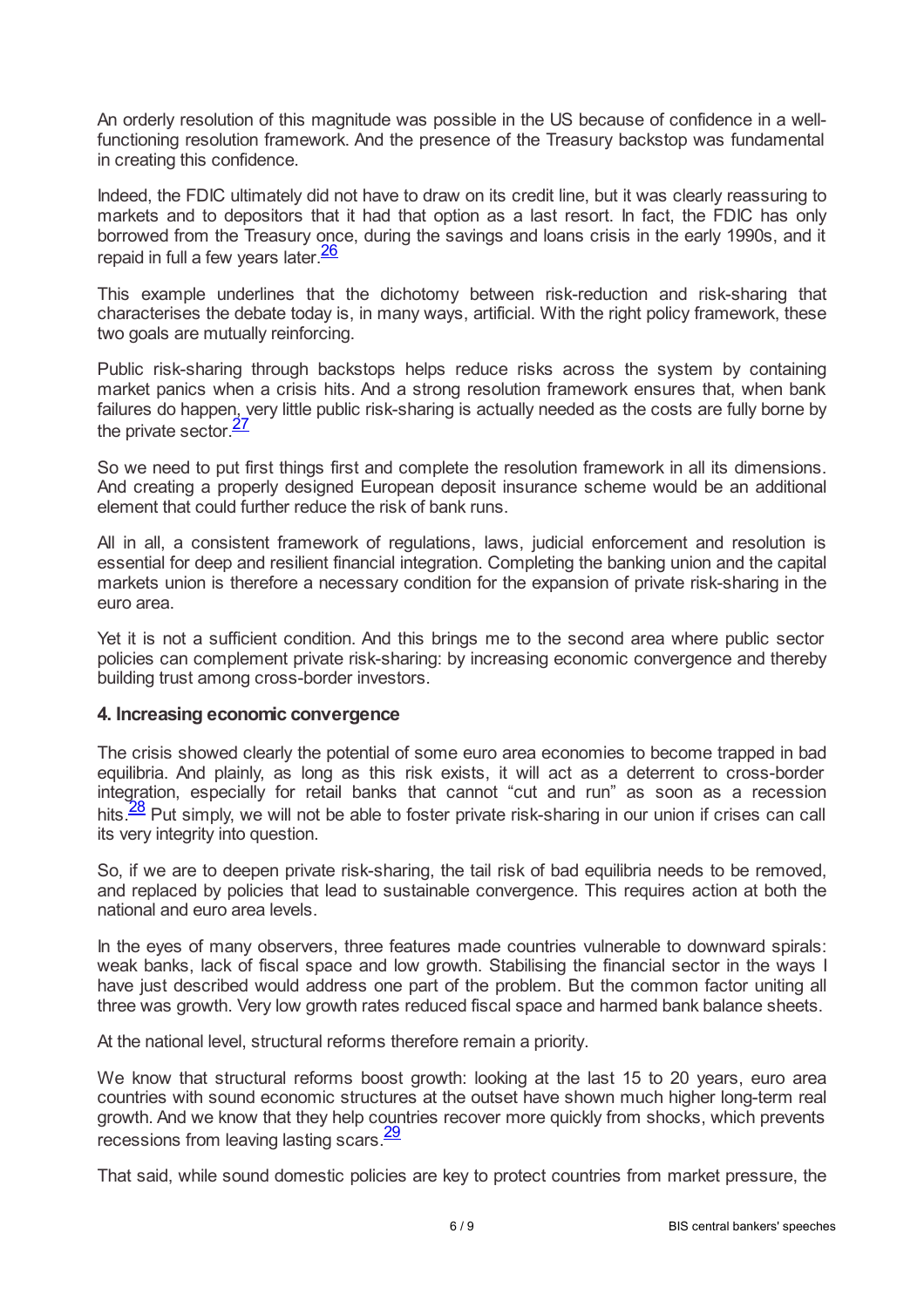crisis showed that, in certain conditions, they may not be enough. Markets tend to be procyclical and can penalise sovereigns that are perceived to be vulnerable, over and above what may be needed to restore a sustainable fiscal path. And this overshooting can harm growth and ultimately worsen fiscal sustainability.

This creates a need for some form of common stabilisation function to prevent countries from diverging too much during crises, as has already been acknowledged with the creation of two European facilities to tackle bad equilibria.

One is the ECB's OMTs, which can be used when there is a threat to euro area price stability and comes with an ESM programme. The other is the ESM itself. But the conditionality attached to its programmes in general also implies procyclical fiscal tightening.

So, we need an additional fiscal instrument to maintain convergence during large shocks, without having to over-burden monetary policy. Its aim would be to provide an extra layer of stabilisation, thereby reinforcing confidence in national policies.

It is not conceptually simple to design such an instrument as it should not, among many other complexities, compensate for weaknesses that can and should be addressed by policies and reforms. It is not legally simple because such an instrument should be consistent with the Treaty.

And, as we have seen from our longstanding discussions, it is certainly not politically simple, regardless of the shape that such an instrument could take: from the provision of supranational public goods – like security, defence or migration – to a fully-fledged fiscal capacity.

But the argument whereby risk-sharing may help to greatly reduce risk, or whereby solidarity, in some specific circumstances, contributes to efficient risk-reduction, is compelling in this case as well, and our work on the design and proper timeframe for such an instrument should continue.

This year the ECB is celebrating its 20th birthday, and next year we will be able to mark twenty years of the euro. In those two decades the euro has become a feature of our lives and a symbol of our European identity.

<span id="page-6-7"></span><span id="page-6-6"></span>Three-quarters of euro area citizens now support the single currency. $\frac{30}{20}$  $\frac{30}{20}$  $\frac{30}{20}$  And when people are asked to name the most important elements of European identity, the euro is the second element cited, after the values of democracy and freedom.<sup>[31](#page-8-3)</sup>

The people of Europe have come to know the euro and trust the euro. But they also expect the euro to deliver the stability and prosperity it promised.

So our duty, as policymakers, is to return their trust and to address the areas of our union that we all know are incomplete.

- <span id="page-6-1"></span> $\frac{2}{3}$  $\frac{2}{3}$  $\frac{2}{3}$  This calculation assumes all exposures had been subject to fair valuation, and applies to bonds of Cyprus, Greece, Ireland, Italy, Portugal, Slovenia and Spain.
- <span id="page-6-2"></span> $\frac{3}{2}$  $\frac{3}{2}$  $\frac{3}{2}$  Based on end-2010 Core Tier 1 capital.
- <span id="page-6-3"></span> $\frac{4}{3}$  $\frac{4}{3}$  $\frac{4}{3}$  Asignificant share of government bonds were held by banks at amortised cost.
- <span id="page-6-4"></span>In fact, internal ECB analysis finds that the relationship between sovereign and corporate CDSs in this period was as strong as that between sovereign and bank CDSs.And banks that had larger sovereign exposures had a similar correlation with sovereign CDSs as banks with smaller exposures. [5](#page-1-3)
- <span id="page-6-5"></span>See Mundell, R. (1961), "ATheory of Optimum CurrencyAreas", *American Economic Review*, 51 (4), pp. 657– [6](#page-2-0)

<span id="page-6-0"></span> $1$  Figures include recapitalisation measures, guarantees, asset relief interventions, and liquidity measures other than guarantees. See [Financial](www.ec.europa.eu/competition/state_aid/studies_reports/ws7_1.xls) Crisis Aid amounts for a more detailed breakdown.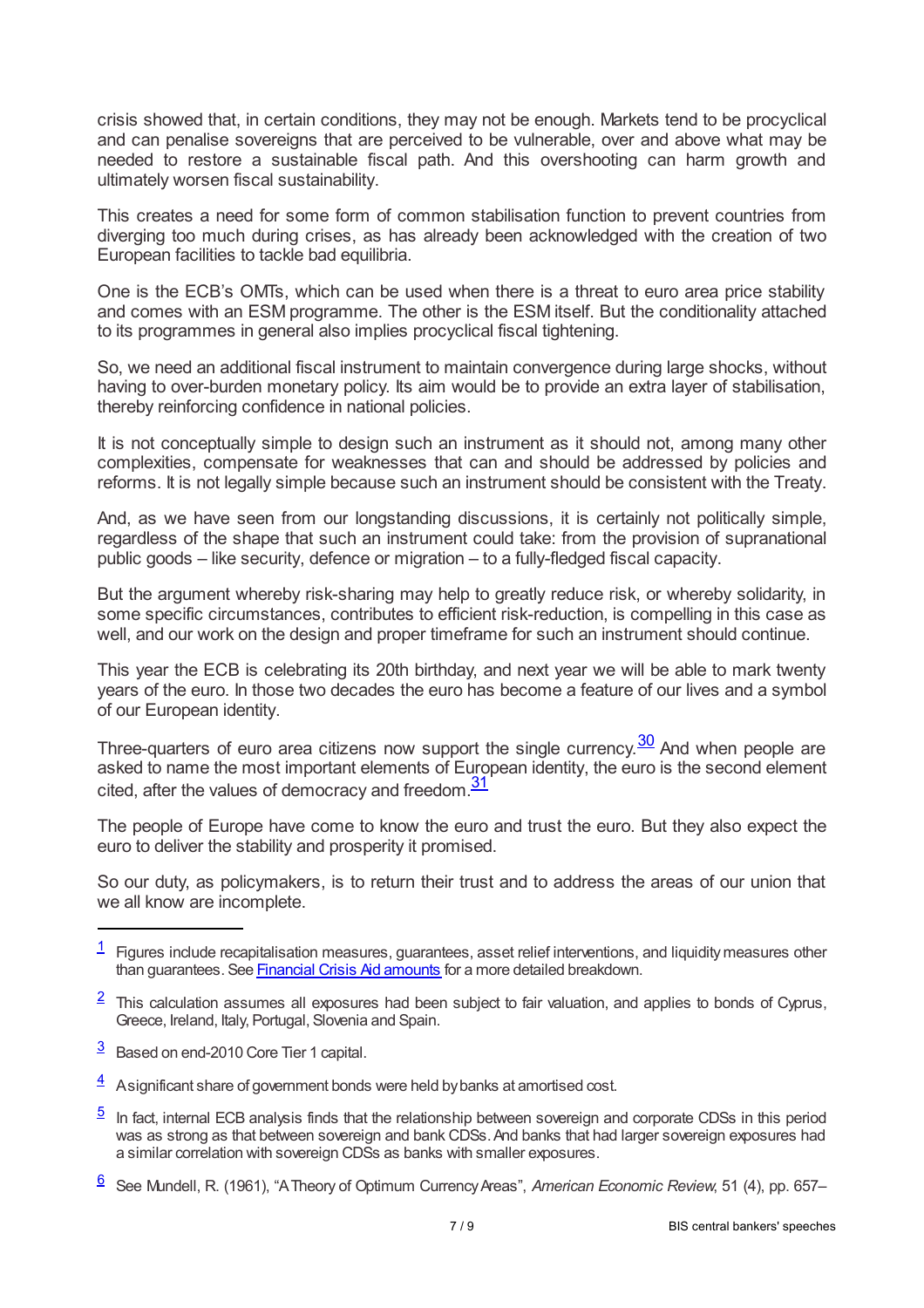665; McKinnon, R. (1963), "Optimum CurrencyAreas," *American EconomicReview*, 53, pp. 717–724; Kenen, P. (1969), "The Theory of Optimum Currency Areas: An Eclectic View," in Mundell, R.A. and Swoboda, A.K. (eds), *Monetary Problems of the International Economy*,Chicago UniversityPress.

- <span id="page-7-0"></span> $\frac{7}{2}$  $\frac{7}{2}$  $\frac{7}{2}$  European Commission estimates. See Nikolov, P. (2016), "Cross-border risk sharing after asymmetric shocks: evidence from the euro area and the United States",*QuarterlyReport on the Euro Area*, Vol. 15,No 2.
- <span id="page-7-1"></span> $\frac{8}{2}$  $\frac{8}{2}$  $\frac{8}{2}$  Beyer, R. and Smets, F. (2015), "Labour market adjustments and migration in Europe and the United States: howdifferent?", *Economic Policy*, Vol. 30, Issue 84.
- <span id="page-7-2"></span> $\frac{9}{2}$  $\frac{9}{2}$  $\frac{9}{2}$  Dolls, M, Fuest, C., Kock, J., Peichl, A, Wehrhöfer, N. and Wittneben, C. (2015), "Automatic Stabilizers in the Eurozone: Analysis of their Effectiveness at the Member State and Euro Area Level and in International Comparison", Centre for European Economic Research, Mannheim.
- <span id="page-7-3"></span> $\frac{10}{2}$  $\frac{10}{2}$  $\frac{10}{2}$  Beyer, R. and Smets, F. (2015), op. cit.
- <span id="page-7-4"></span> $\frac{11}{1}$  $\frac{11}{1}$  $\frac{11}{1}$  For a review of the development of this literature see Mongelli, F. (2002), "New views on optimum currency area theory, what is EMU telling us?", ECB Working Paper No. 138.
- <span id="page-7-5"></span> $\frac{12}{12}$  $\frac{12}{12}$  $\frac{12}{12}$  For a fuller explanation of financial risk-sharing within monetary unions, see ECB (2016), "Special Feature A: Financial integration and risk sharing in a monetaryunion", *Financial [Integration](www.ecb.europa.eu/pub/pdf/other/financialintegrationineurope201604.en.pdf) in Europe*, May.
- <span id="page-7-6"></span> $\frac{13}{13}$  $\frac{13}{13}$  $\frac{13}{13}$  Asdrubali et al. find that financial risk-sharing in the United States increased monotonically each decade from the 1960s to the 1990s. See Asdrubali, P., Sorensen, B. and Yosha, O., "Channels of Interstate Risk Sharing: United States 1963–1990", *TheQuarterly Journal of Economics*, Vol. 111, Issue 4, 1 November 1996.
- <span id="page-7-7"></span>[14](#page-3-1) See Hane, G. (1998), "The Banking Crises of the 1980s and Early 1990s: Summary and Implications", in *FDIC Banking Review*, Vol. 11,No 1.
- <span id="page-7-8"></span> $\frac{15}{2}$  $\frac{15}{2}$  $\frac{15}{2}$  ECB calculations based on FDIC data. The term "institution" refers to a separately chartered commercial bank or savings institution.
- <span id="page-7-9"></span>See Krozner, R. and Strahan, P. (2014), " Regulation and Deregulation of the U.S. Banking Industry: Causes, [Consequences,](ideas.repec.org/h/nbr/nberch/12571.html) and Implications for the Future", in *Economic Regulation and Its Reform: What Have We* **Learned?, National Bureau of Economic Research.** [16](#page-3-3)
- <span id="page-7-10"></span>See Morgan, P., Rime, B. and Strahan, P. (2004), "Bank Integration and State Business Cycles", *The Quarterly* [17](#page-3-4) *Journal of Economics*, Vol. 119, Issue 4,
- <span id="page-7-11"></span>[18](#page-3-5) European Commission estimates. See Nikolov, P. (2016), op. cit.
- <span id="page-7-12"></span> $\frac{19}{18}$  $\frac{19}{18}$  $\frac{19}{18}$  See Milano, V. and Reichlin, P. (2017), "Risk-sharing across the US and EMU: the Role of Public Institutions", Policy Brief, LUISS School of Political Economy.
- <span id="page-7-13"></span> $\frac{20}{20}$  $\frac{20}{20}$  $\frac{20}{20}$  Tier 1 capital to total assets.
- <span id="page-7-14"></span>ECB(2018), "BoxA: What could enhance private financial risk sharing in the euro area?", *Financial Integration in* [21](#page-4-0) *Europe*.
- <span id="page-7-15"></span> $\frac{22}{2}$  $\frac{22}{2}$  $\frac{22}{2}$  For a more detailed explanation, see ECB (2017), "Special feature: Cross-border bank consolidation in the euro area", in *Financial Integration in Europe*.
- <span id="page-7-16"></span> $\frac{23}{2}$  $\frac{23}{2}$  $\frac{23}{2}$  See Carmassi, J. et al. (2018), "Completing the Banking Union with a European Deposit Insurance Scheme: who is afraid of cross-subsidisation?", Occasional Paper Series, No 208, ECB.
- <span id="page-7-17"></span> $\frac{24}{1}$  $\frac{24}{1}$  $\frac{24}{1}$ This includes guaranteeing the assets or the liabilities of the institution under resolution; making loans to or purchasing assets from the institution under resolution; and making contributions to a bridge institution and an asset management vehicle. See srb.europa.eu/en/content/single-resolution-fund.
- <span id="page-7-18"></span>25 Sapir, A and Wolff, G. (2013), "<u>The neglected side of banking union: [reshaping](bruegel.org/wp-content/uploads/imported/publications/20130913SapirWolff_final_.pdf) Europe's financial system</u>", note presented at the informal ECOFIN on 14 September 2013, Vilnius.
- <span id="page-7-19"></span>[26](#page-5-0) Ellis, D. (2013), "Deposit Insurance Funding: Assuring Confidence", *FDIC Staff Paper*.
- <span id="page-7-20"></span> $\frac{27}{2}$  $\frac{27}{2}$  $\frac{27}{2}$  For a review of the interactions between public and private risk-sharing, see Ioannou, D. and Schäfer, D. (2017),